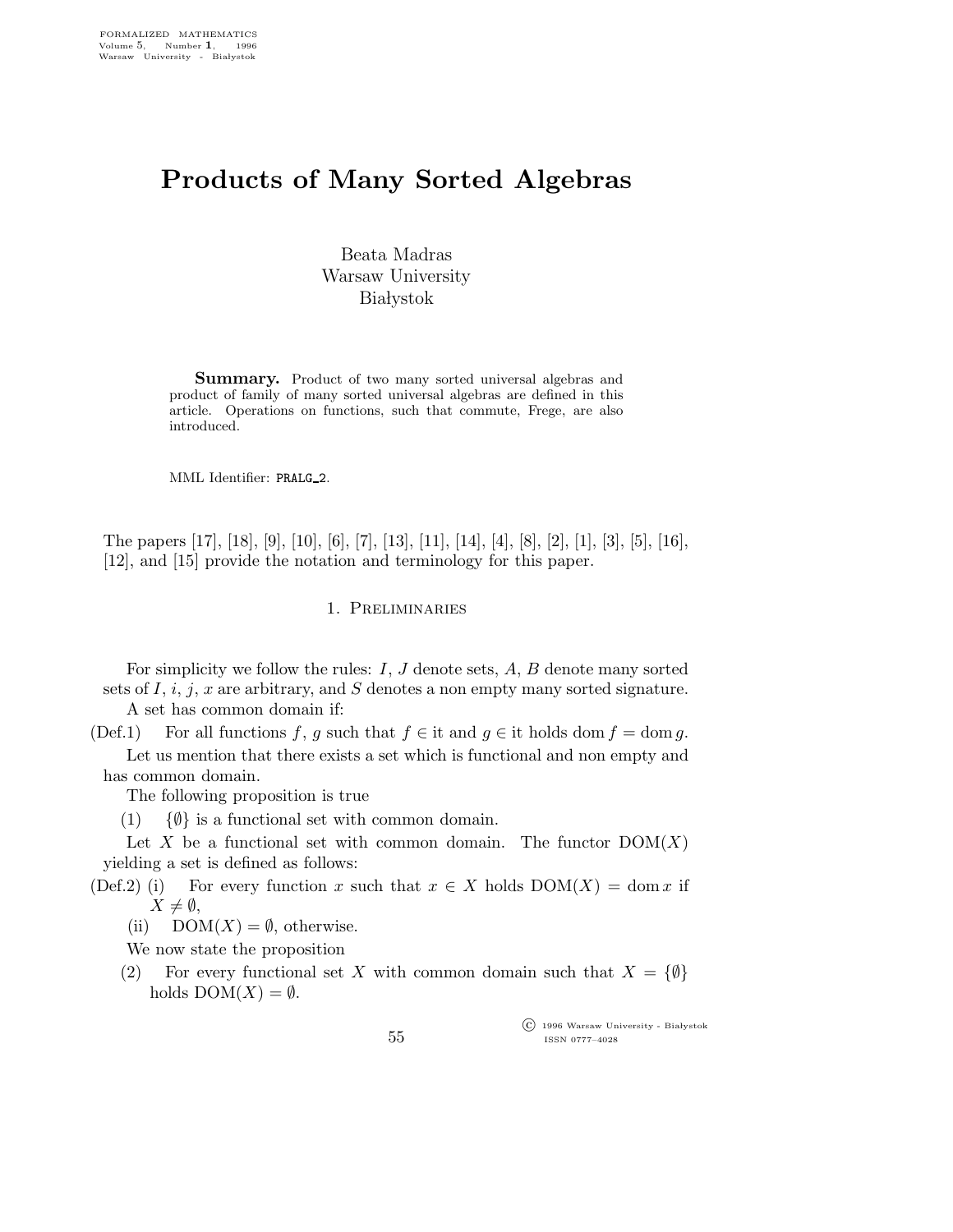Let I be a set and let M be a non-empty many sorted set of I. Observe that  $\prod M$  is functional and non empty and has common domain.

2. Operations on Functions

The scheme  $Lambda DMS$  deals with a non empty set  $A$  and a unary functor  $F$  yielding arbitrary, and states that:

There exists a many sorted set  $X$  of  $A$  such that for every element

d of A holds  $X(d) = \mathcal{F}(d)$ 

for all values of the parameters.

Let f be a function. The functor commute  $(f)$  yields a function yielding function and is defined as follows:

 $(\text{Def.5})^1$  commute $(f) = \text{curry}'$  uncurry f.

We now state several propositions:

- (3) For every function f and for arbitrary x such that  $x \in \text{dom commute}(f)$ holds  $(commute(f))(x)$  is a function.
- (4) For all sets A, B, C and for every function f such that  $A \neq \emptyset$  and  $B \neq \emptyset$ and  $f \in (C^B)^A$  holds commute $(f) \in (C^A)^B$ .
- (5) Let A, B, C be sets and let f be a function. Suppose  $A \neq \emptyset$  and  $B \neq \emptyset$  and  $f \in (C^B)^A$ . Let g, h be functions and let x, y be arbitrary. Suppose  $x \in A$  and  $y \in B$  and  $f(x) = g$  and  $(\text{commute}(f))(y) = h$ . Then  $h(x) = g(y)$  and dom  $h = A$  and dom  $g = B$  and rng  $h \subseteq C$  and rng  $g \subseteq C$ .
- (6) For all sets A, B, C and for every function f such that  $A \neq \emptyset$  and  $B \neq \emptyset$ and  $f \in (C^B)^A$  holds commute(commute(f)) = f.
- $(7)$  commute $(\square) = \square$ .

Let F be a function. The functor  $\blacksquare$ commute(F) yielding a function is defined by the conditions (Def.6).

- (Def.6) (i) For every x holds  $x \in \text{dom } \blacksquare \text{commute}(F)$  iff there exists a function f such that  $f \in \text{dom } F$  and  $x = \text{commute}(f)$ , and
	- (ii) for every function f such that  $f \in \text{dom}\,\blacksquare\text{commute}(F)$  holds  $(\mathbb{I}\text{commute}(F))(f) = F(\text{commute}(f)).$

The following proposition is true

(8) For every function F such that dom  $F = \{\emptyset\}$  holds  $\blacksquare$ commute(F) = F.

Let  $F$  be a function yielding function and let  $f$  be a function. The functor  $F \leftrightarrow f$  yielding a function is defined by:

(Def.7) dom( $F \leftrightarrow f$ ) = dom F and for arbitrary x and for every function g such that  $x \in \text{dom } F$  and  $g = F(x)$  holds  $(F \leftrightarrow f)(x) = g(f(x)).$ 

Let f be a function yielding function. The functor  $Fregef)$  yields a many sorted function of  $\Pi(\text{dom}_{\kappa} f(\kappa))$  and is defined as follows:

<sup>&</sup>lt;sup>1</sup>The definitions (Def.3) and (Def.4) have been removed.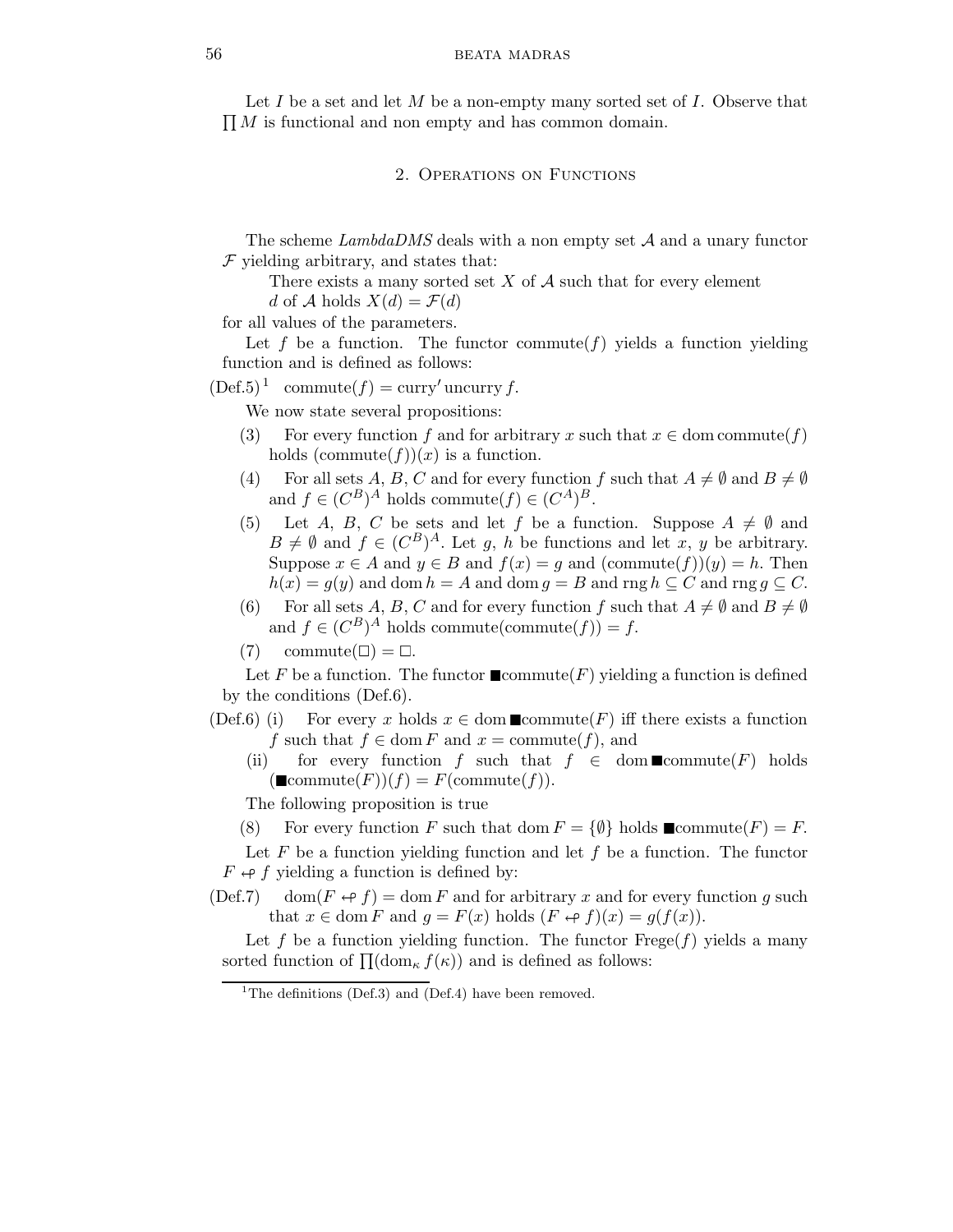(Def.8) For every function g such that  $g \in \prod(\mathrm{dom}_{\kappa} f(\kappa))$  holds  $(Frege(f))(g)$  $f \leftrightarrow g$ .

Let us consider I, A, B. The functor  $[[A, B]]$  yielding a many sorted set of I is defined by:

(Def.9) For every i such that  $i \in I$  holds  $[[A, B]](i) = [A(i), B(i)]$ .

Let us consider I and let  $A, B$  be non-empty many sorted sets of I. Note that  $\llbracket A, B \rrbracket$  is non-empty.

Next we state the proposition

(9) Let I be a non empty set, and let J be a set, and let  $A, B$  be many sorted sets of I, and let f be a function from J into I. Then  $[[A, B] \cdot f =$  $\llbracket A \cdot f, B \cdot f \rrbracket$ .

Let I be a non empty set, let us consider J, let A, B be non-empty many sorted sets of I, let p be a function from J into  $I^*$ , let r be a function from J into I, let j be arbitrary, let f be a function from  $(A^{\#} \cdot p)(j)$  into  $(A \cdot r)(j)$ , and let g be a function from  $(B^{\#} \cdot p)(j)$  into  $(B \cdot r)(j)$ . Let us assume that  $j \in J$ . The functor  $\|f, g\|$  yields a function from  $(\|A, B\|^{\#} \cdot p)(j)$  into  $(\|A, B\| \cdot r)(j)$ and is defined as follows:

(Def.10) For every function h such that  $h \in (\llbracket A, B \rrbracket^{\#} \cdot p)(j)$  holds  $\llbracket f, g \rrbracket(h) =$  $\langle f(\text{pr1}(h)), g(\text{pr2}(h)) \rangle$ .

Let  $I$  be a non empty set, let us consider  $J$ , let  $A$ ,  $B$  be non-empty many sorted sets of I, let p be a function from J into  $I^*$ , let r be a function from J into I, let F be a many sorted function from  $A^{\#} \cdot p$  into  $A \cdot r$ , and let G be a many sorted function from  $B^{\#} \cdot p$  into  $B \cdot r$ . The functor  $\Vert F, G \Vert$  yielding a many sorted function from  $[[A, B]]^{\#} \cdot p$  into  $[[A, B]] \cdot r$  is defined by the condition (Def.11).

(Def.11) Given j. Suppose  $j \in J$ . Let f be a function from  $(A^{\#} \cdot p)(j)$  into  $(A \cdot r)(j)$  and let g be a function from  $(B^{\#} \cdot p)(j)$  into  $(B \cdot r)(j)$ . If  $f = F(j)$  and  $g = G(j)$ , then  $\Vert F, G \Vert (j) = \Vert f, g \Vert$ .

3. Family of Many Sorted Universal Algebras

Let us consider I, S. A many sorted set of I is said to be an algebra family of  $I$  over  $S$  if:

(Def.12) For every i such that  $i \in I$  holds it(i) is a non-empty algebra over S.

Let I be a non empty set, let us consider  $S$ , let A be an algebra family of I over S, and let i be an element of I. Then  $A(i)$  is a non-empty algebra over S. Let  $S$  be a non empty many sorted signature and let  $U_1$  be a non-empty algebra over S. The functor  $|U_1|$  yields a non empty set and is defined as follows:

 $(Def.13)$  $\bigcup$  rng (the sorts of  $U_1$ ).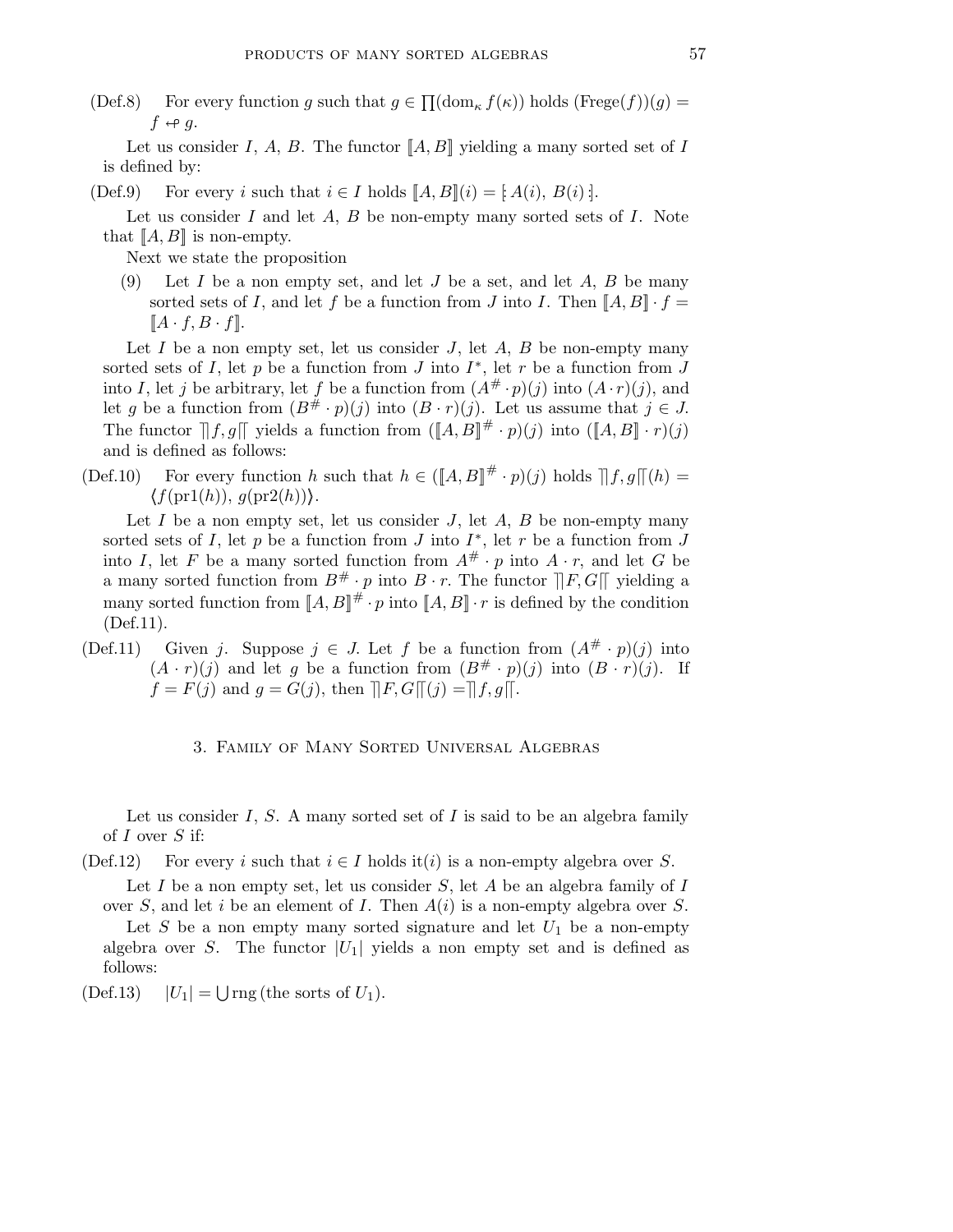Let I be a non empty set, let S be a non empty many sorted signature, and let A be an algebra family of I over S. The functor  $|A|$  yields a non empty set and is defined as follows:

 $(Def.14)$  $\bigcup \{ |A(i)| : i \text{ ranges over elements of } I \}.$ 

### 4. Product of Many Sorted Universal Algebras

We now state two propositions:

- (10) Let S be a non void non empty many sorted signature, and let  $U_0$ be an algebra over  $S$ , and let  $o$  be an operation symbol of  $S$ . Then  $\operatorname{Arg}(o, U_0) = \prod((\text{the sorts of } U_0) \cdot \operatorname{Arity}(o))$  and  $\operatorname{dom}((\text{the sorts of } U_0) \cdot$  $Arity(o) = dom Arity(o)$  and  $Result(o, U_0) = (the sorts of U_0)(the result)$ sort of  $o$ ).
- (11) Let S be a non void non empty many sorted signature, and let  $U_0$  be an algebra over S, and let o be an operation symbol of S. If Arity $(o) = \varepsilon$ , then  $\text{Args}(o, U_0) = {\square}.$

Let us consider  $S$  and let  $U_1, U_2$  be non-empty algebras over  $S$ . The functor  $[U_1, U_2]$  yields a strict algebra over S and is defined as follows:

(Def.15)  $[U_1, U_2] = \langle [\text{the sorts of } U_1, \text{ the sorts of } U_2] \rangle,$  the characteristics of  $U_1$ , (the characteristics of  $U_2$ ) $\parallel$ ).

Let  $I$  be a non empty set, let us consider  $S$ , let  $s$  be a sort symbol of  $S$ , and let A be an algebra family of I over S. The functor  $\text{Carrier}(A, s)$  yielding a non-empty many sorted set of  $I$  is defined as follows:

(Def.16) For every element i of I holds  $(Carrier(A, s))(i) = (the sorts of A(i))(s).$ Let  $I$  be a non empty set, let us consider  $S$ , and let  $A$  be an algebra family of I over S. The functor  $SORTS(A)$  yields a non-empty many sorted set of the carrier of S and is defined as follows:

(Def.17) For every sort symbol s of S holds  $(SORTS(A))(s) = \prod Carrier(A, s)$ . Let  $I$  be a non empty set, let  $S$  be a non empty many sorted signature, and let A be an algebra family of I over S. The functor  $OPER(A)$  yields a many sorted function of I and is defined by:

(Def.18) For every element i of I holds  $(OPER(A))(i)$  = the characteristics of  $A(i).$ 

We now state two propositions:

- $(12)$  Let I be a non empty set, and let S be a non empty many sorted signature, and let A be an algebra family of I over S. Then dom uncurry OPER(A) = [: I, the operation symbols of S :].
- $(13)$  Let I be a non empty set, and let S be a non void non empty many sorted signature, and let  $A$  be an algebra family of  $I$  over  $S$ , and let o be an operation symbol of S. Then commute( $OPER(A)) \in$  $((\text{rng uncertainty OPER}(A))^I)^{\text{the operation symbols of }S}.$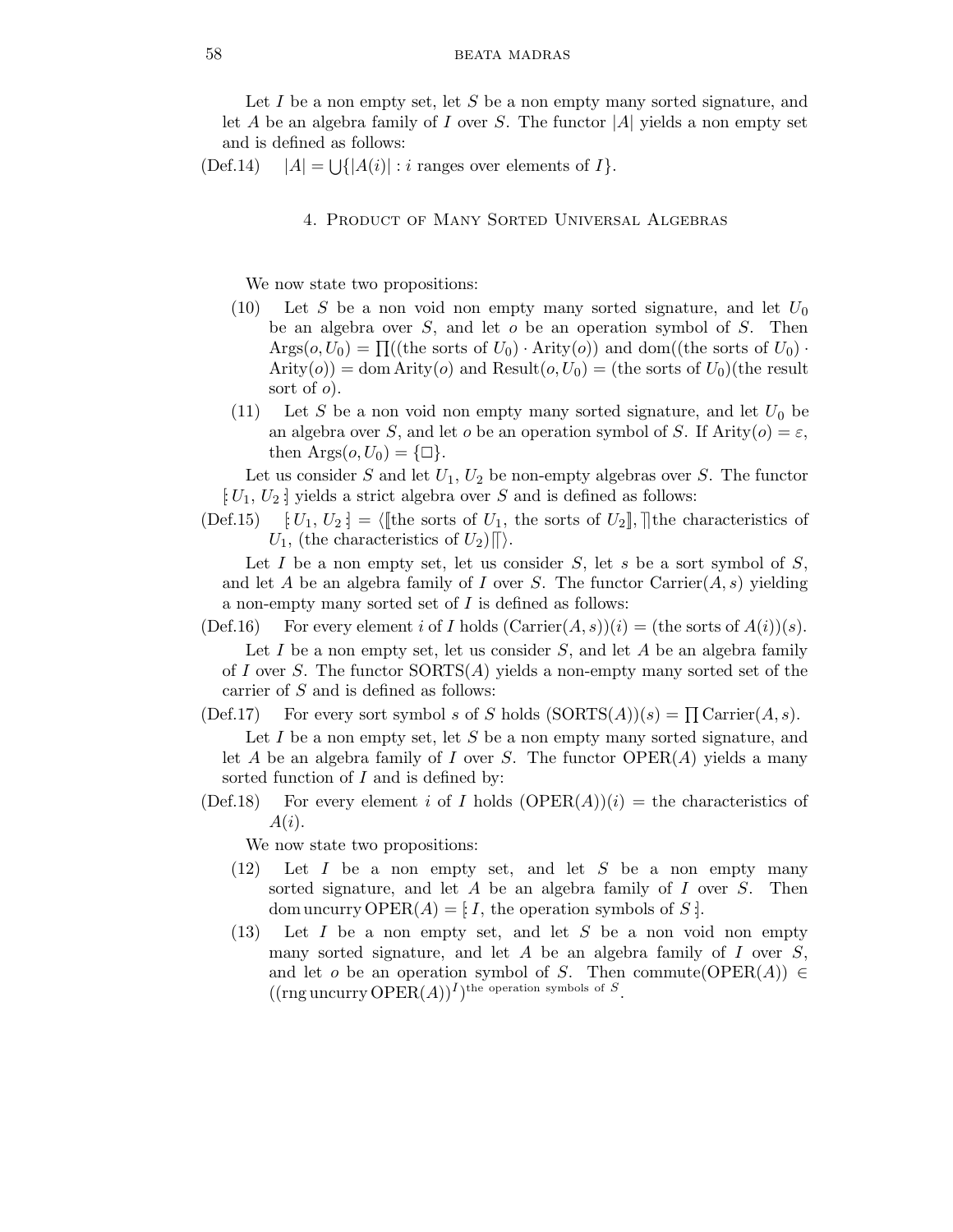Let  $I$  be a non empty set, let  $S$  be a non void non empty many sorted signature, let A be an algebra family of I over S, and let  $o$  be an operation symbol of S. The functor  $A(o)$  yielding a many sorted function of I is defined by:

 $(\text{Def.19}) \quad A(o) = (\text{commute}(\text{OPER}(A)))(o).$ 

We now state several propositions:

- $(14)$  Let I be a non empty set, and let i be an element of I, and let S be a non void non empty many sorted signature, and let A be an algebra family of I over S, and let o be an operation symbol of S. Then  $A(o)(i) =$  $Den(o, A(i)).$
- $(15)$  Let I be a non empty set, and let S be a non void non empty many sorted signature, and let A be an algebra family of I over S, and let  $o$  be an operation symbol of S, and let x be arbitrary. If  $x \in \text{rng} \text{Free}(A(o)),$ then  $x$  is a function.
- $(16)$  Let I be a non empty set, and let S be a non void non empty many sorted signature, and let A be an algebra family of I over  $S$ , and let  $o$  be an operation symbol of S, and let f be a function. If  $f \in \text{rng} \text{Free}(A(o)),$ then dom  $f = I$  and for every element i of I holds  $f(i) \in Result(o, A(i))$ .
- $(17)$  Let I be a non empty set, and let S be a non void non empty many sorted signature, and let  $A$  be an algebra family of  $I$  over  $S$ , and let o be an operation symbol of S, and let f be a function. Suppose  $f \in$ dom Frege $(A(o))$ . Then dom  $f = I$  and for every element i of I holds  $f(i) \in \text{Args}(o, \hat{A}(i))$  and  $\text{rng } \hat{f} \subseteq |A|^{\text{dom Arity}(o)}$ .
- (18) Let  $I$  be a non empty set, and let  $S$  be a non void non empty many sorted signature, and let  $A$  be an algebra family of  $I$  over  $S$ , and let  $o$  be an operation symbol of S. Then  $\text{dom}_{\kappa} A(o)(\kappa) = I$  and for every element *i* of *I* holds  $(\text{dom}_{\kappa} A(o)(\kappa))(i) = \text{Args}(o, A(i)).$

Let  $I$  be a non empty set, let  $S$  be a non void non empty many sorted signature, and let A be an algebra family of I over S. The functor  $OPS(A)$  yielding a many sorted function from  $(SORTS(A))$ <sup>#</sup> · (the arity of S) into  $SORTS(A)$  · (the result sort of  $S$ ) is defined by:

(Def.20) For every operation symbol *o* of *S* holds  $(OPS(A))(o) = (Arity(o) =$  $\varepsilon \to \mathrm{commute}(A(o)), \blacksquare \mathrm{commute}(\mathrm{Frege}(A(o))).$ 

Let I be a non empty set, let S be a non void non empty many sorted signature, and let A be an algebra family of I over S. The functor  $\prod A$  yields a strict algebra over  $S$  and is defined as follows:

 $(Def.21)$  $\prod A = \langle \text{SORTS}(A), \text{OPS}(A) \rangle.$ 

We now state two propositions:

- (19) Let I be a non empty set, and let S be a non void non empty many sorted signature, and let A be an algebra family of I over S. Then  $\prod A$  =  $\langle$ SORTS $(A),$ OPS $(A)\rangle$ .
- (20) Let I be a non empty set, and let S be a non void non empty many sorted signature, and let  $A$  be an algebra family of  $I$  over  $S$ . Then the